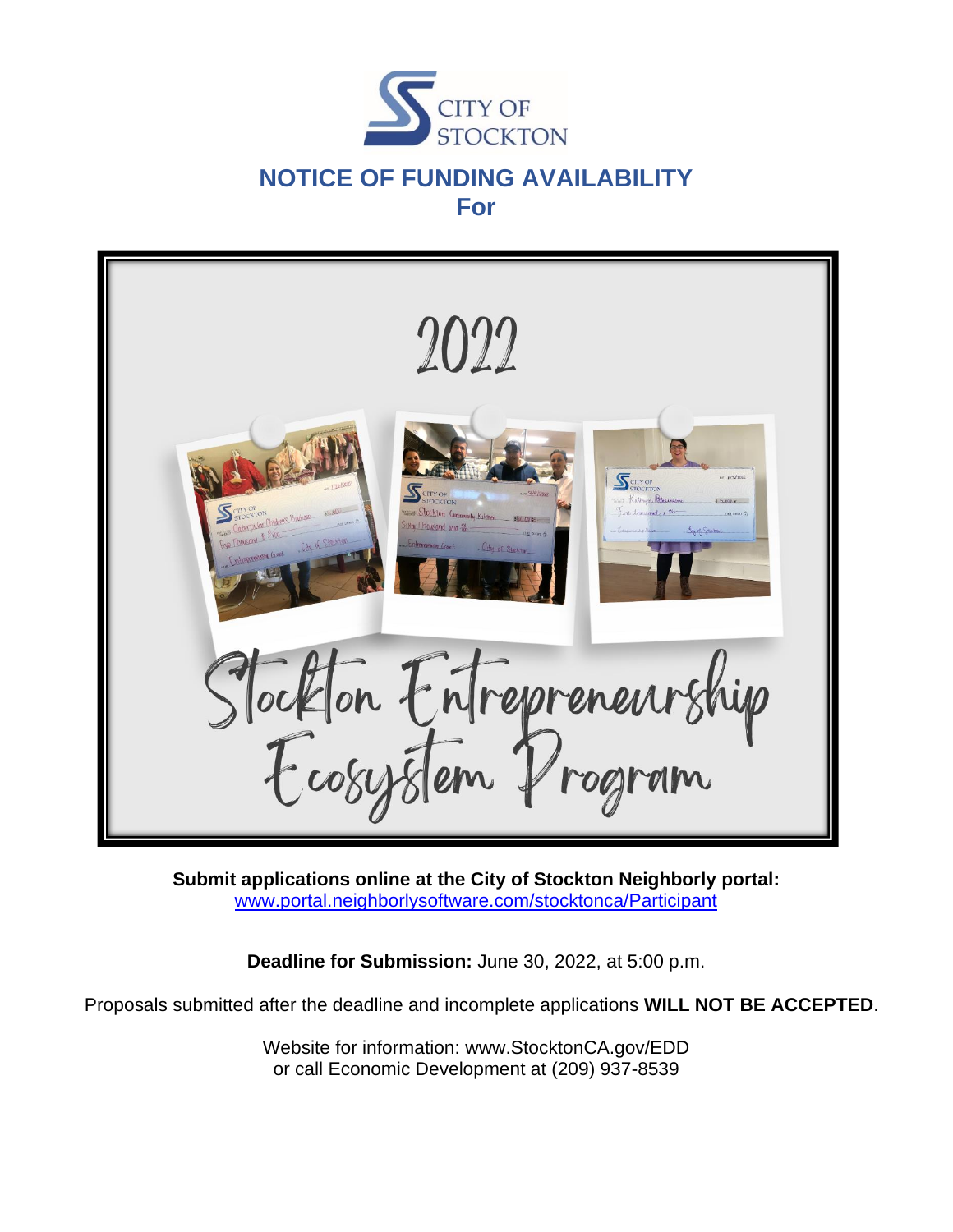# **Contents**

| 1. |                                                                                           |
|----|-------------------------------------------------------------------------------------------|
| 2. |                                                                                           |
|    |                                                                                           |
|    |                                                                                           |
|    |                                                                                           |
| 3. |                                                                                           |
|    |                                                                                           |
| 4. |                                                                                           |
|    |                                                                                           |
|    |                                                                                           |
|    |                                                                                           |
|    |                                                                                           |
|    |                                                                                           |
|    |                                                                                           |
| 5. |                                                                                           |
|    |                                                                                           |
|    | 5.2 Entrepreneurs, Start-ups, & Small Businesses - Project, Proposal & Scoring            |
|    | 5.3 Entrepreneurs, Start-ups, & Small Businesses - Eligibility & Required Information  10 |
|    | 5.4 Entrepreneurs, Start-ups, & Small Businesses - Reporting Requirements 11              |
|    | 5.5 Entrepreneurs, Start-ups, & Small Businesses - Participation Requirements 11          |
|    | 5.6 Entrepreneurs, Start-ups, & Small Businesses - Application Submittal Instructions 11  |
|    |                                                                                           |
|    |                                                                                           |
|    |                                                                                           |
| 7  |                                                                                           |
|    |                                                                                           |
| 8. |                                                                                           |
|    |                                                                                           |
|    |                                                                                           |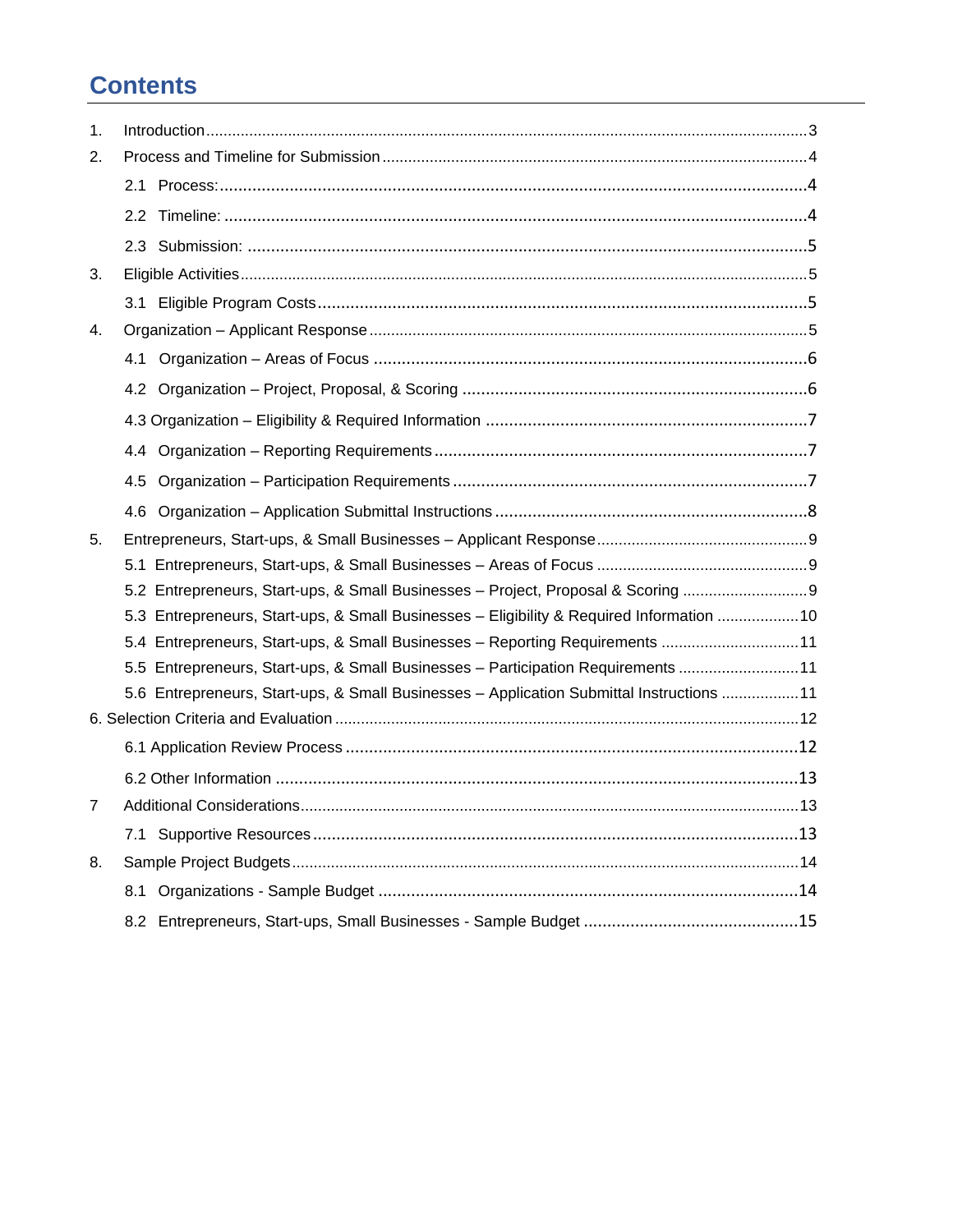#### <span id="page-2-0"></span>**1. Introduction**

The City of Stockton (City) is soliciting proposals from organizations, entrepreneurs, start-ups, and small businesses. The City of Stockton has allocated up to \$400,000 in funding to the 2022 Stockton Entrepreneurship Ecosystem Grant Program. The funding sources include \$200,000 in American Rescue Plan Act (ARPA) grant funds and an additional \$200,000 in Community Development Block Grant (CDBG) funds, funded through the US Department of Housing and Urban Development (HUD). The combined \$400,000 has been allocated to provide funding to:

**Organizations** (business service providers) – up to \$200,000 available to support business service providers efforts. Organizations applying for the grant should provide new/existing services for entrepreneurs, start-ups, and small businesses within the City of Stockton.

This is the seventh year that the City of Stockton has conducted a competitive application process for organizations to apply for the Stockton Entrepreneurship Program. Types of assistance include consulting, training, innovation, provide coworking office space, preparation assistance of business documents, financial assistance, budgeting, workshops, promoting, etc., to create economic opportunity for the business community.

**Entrepreneurs, Start-Ups, & Small Businesses –** up to \$200,000 available; a maximum of \$10,000 per applicant. Applicants applying for a grant should operate and reside within the Stockton city limits, and have a unique and innovative business or project proposal.

This is the third-year entrepreneurs, start-ups, and small businesses have been invited to apply for this program. Entrepreneurs, start-ups, and small businesses, for this program, are defined as individuals who are currently operating a business. They must be a resident of Stockton and conduct business in Stockton. Applicants must present an innovative project or business concept for their business.

The Economic Development Strategic Action Plan (EDSAP) identifies innovation and entrepreneurs as key investment areas to achieving the City's vision to become the best city in America to live, raise a family, and grow a business. In 2022, the Entrepreneurship Ecosystem Grant Program reflects the initiatives outlined in the EDSAP incorporating an emphasis on innovation and improved training for entrepreneurs, start-ups, and small businesses to acquire investment. Innovation in the entrepreneurial context can be any new idea, process, service, or product. An innovative change could also apply to an item that adds value to an existing process, service, or product.

Funding allocated for this Notice of Funding Availability (NOFA) seeks to identify both organizations and entrepreneurs, start-ups, and small businesses that create a productive and successful entrepreneurship ecosystem.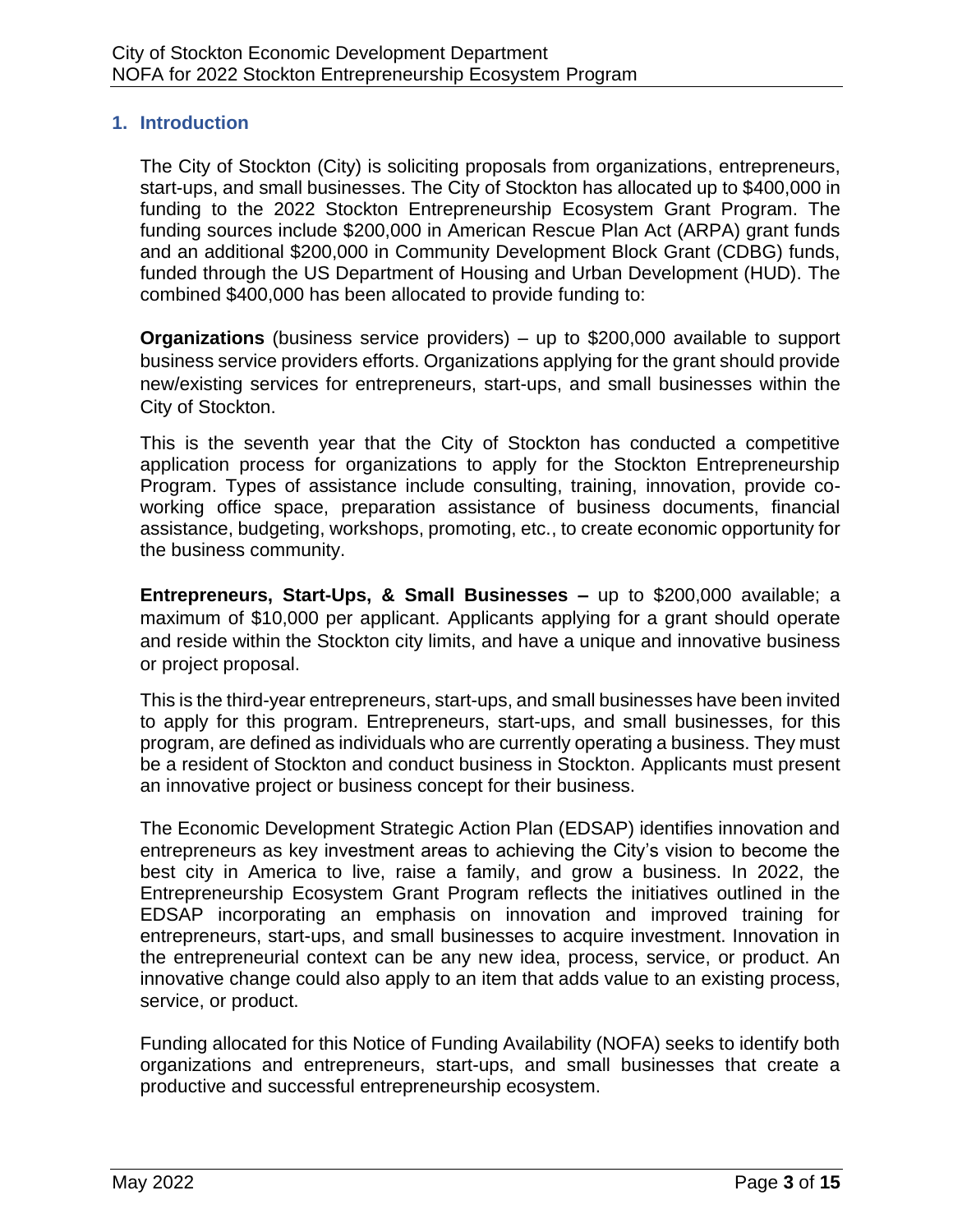This packet includes the application portal information to request grant funding. All proposals must utilize this portal to apply to be considered for funding.

The grant program is funded through the two grant funding sources mentioned above. Although exact funding may vary**, a maximum of \$400,000** has been allocated for this program. The City reserves the right to determine final funding recommendations and has the ability to award multiple grants.

### <span id="page-3-0"></span>**2. Process and Timeline for Submission**

#### <span id="page-3-1"></span>**2.1 Process:**

This program will continue funding with the CDBG to support moderate to lowincome individuals. As part of the ARPA of 2021, the City anticipates receiving additional funding to address local needs generated by the COVID‐19 pandemic. The City has apportioned a portion of these funds for small business support and economic recovery. Since funds will be received directly from the U.S. Treasury, the City is seeking experienced organizations to assist entrepreneurs and businesses with recovery efforts from the pandemic and to assist businesses negatively impacted by the pandemic to mitigate financial hardships.

The City is soliciting proposals and will identify proposals suitable to the City through a selection review process. The review process for thorough innovative applications meeting all eligibility requirements will consist of City staff screening followed by a selection committee comprised of business/community representatives and the City of Stockton. The committee will review only eligible applications and score them based on content, capacity, feasibility and other scoring criteria identified within this NOFA. Only applications scored in the top percentile will be considered for funding. Grants will be awarded to the applicants best able to meet the NOFA requirements.

When committee recommendations are approved by the City, all applicants will be notified through the application portal and via email.

#### <span id="page-3-2"></span>**2.2 Timeline:**

| NOFA Release Date                          | May 16, 2022                |
|--------------------------------------------|-----------------------------|
| NOFA Due Date & Time                       | June 30, 2022, at 5:00 P.M. |
| <b>Virtual Public Information Session</b>  | May 23, 2022                |
| Deadline for Emailed Questions             | June 9, 2022                |
| <b>Final Response to Written Questions</b> | June 15, 2022               |
| <b>Award Recipients Notification</b>       | July – August 2022          |

Timelines to spend grant funds will be determined upon the execution of the grant agreement.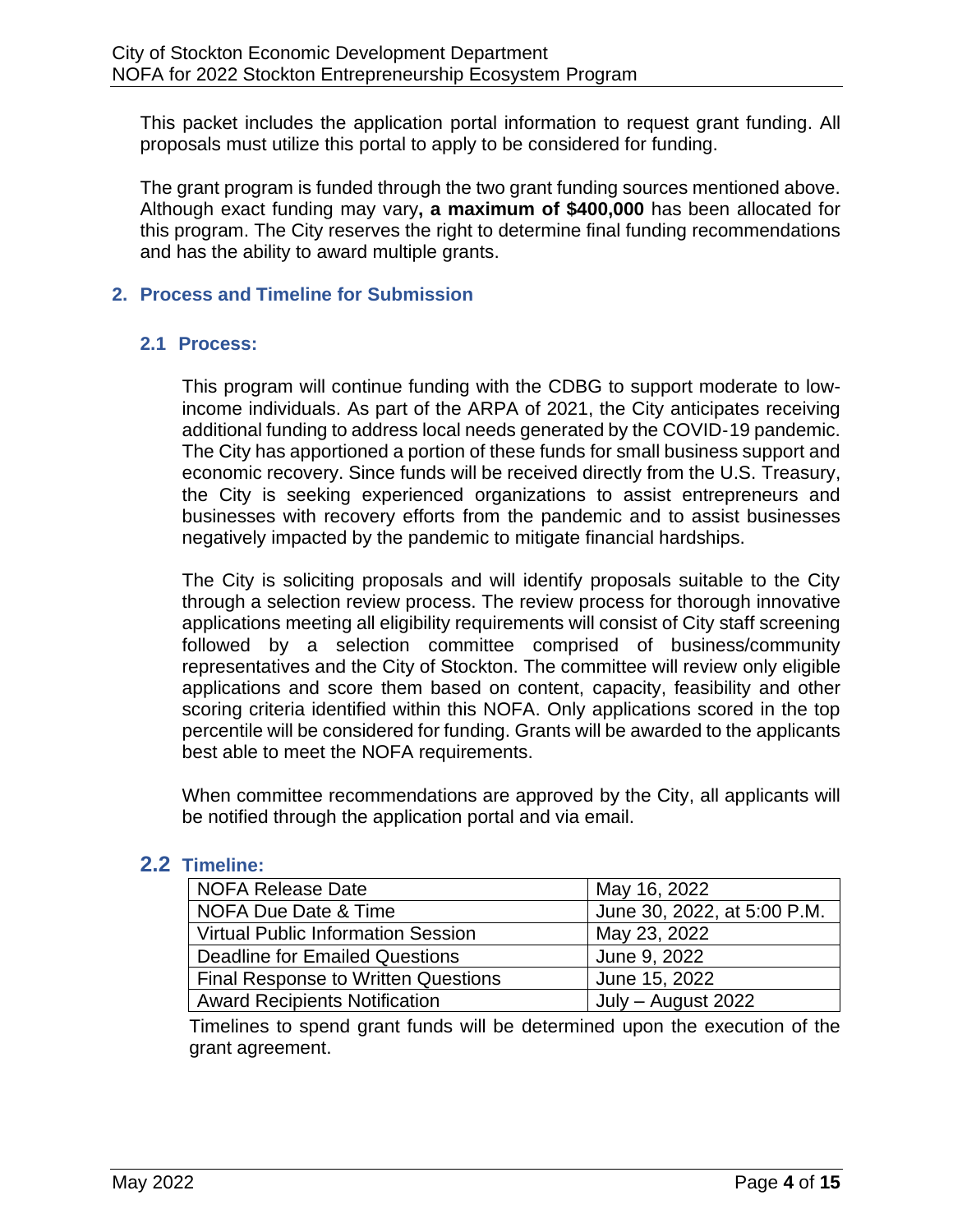#### <span id="page-4-0"></span>**2.3 Submission:**

| <b>NOFA</b>  | www.portal.neighborlysoftware.com/stocktonca/Participant                                                                                     |
|--------------|----------------------------------------------------------------------------------------------------------------------------------------------|
| Submittal on |                                                                                                                                              |
| the City's   | Note that there are two (2) different application forms: 1) Organizations<br>and 2) Entrepreneurs. Be sure to complete the appropriate form. |
| Neighborly   |                                                                                                                                              |
| portal:      |                                                                                                                                              |

To be considered for funding, all sections of the application must be complete and accurate. **No incomplete applications will be accepted. Process and timeline can be adjusted at any time at the discretion of the City.**

### <span id="page-4-1"></span>**3. Eligible Activities**

The intent of this NOFA is to obtain qualified applicants from organizations to provide business services to entrepreneurs and small businesses and from businesses with innovative ideas, projects, services, etc. This will also meet the goal and initiatives of the EDSAP, ultimately strengthening the entrepreneurship ecosystem for the City of Stockton. Projects must fulfill the requirements within this NOFA.

### <span id="page-4-2"></span>**3.1 Eligible Program Costs**

Program costs are limited by the requirements of the ARPA and CDBG funding parameters. Eligible expenses are approved by the City as submitted in the budget provided by the applicant. Expenses under CDBG funding can include training, technical assistance, or other support services to increase the capacity of the grant recipient or subrecipient to carry out the applicant's project activities. ARPA can provide funding assistance to small businesses that have experienced negative economic impacts from the pandemic. The City anticipates the following examples are eligible program costs under each funding program:

| <b>Expenses</b>                         | <b>ARPA-Entrepreneurs</b> | <b>CDBG- Organizations (*)</b> |
|-----------------------------------------|---------------------------|--------------------------------|
| Technical Assistance (e.g. consultants) |                           |                                |
| <b>Utilities</b>                        |                           |                                |
| Rent                                    |                           |                                |
| <b>Operating Expenses</b>               |                           |                                |
| Equipment                               |                           |                                |
| Products                                |                           |                                |
| <b>Supplies</b>                         |                           |                                |

(\*) Expenditures are to benefit the microenterprises

### <span id="page-4-3"></span>**4. Organization – Applicant Response**

Applicants may be from an organization providing business services to the small business community. Up to \$200,000 in grant funding is available to support business service providers efforts.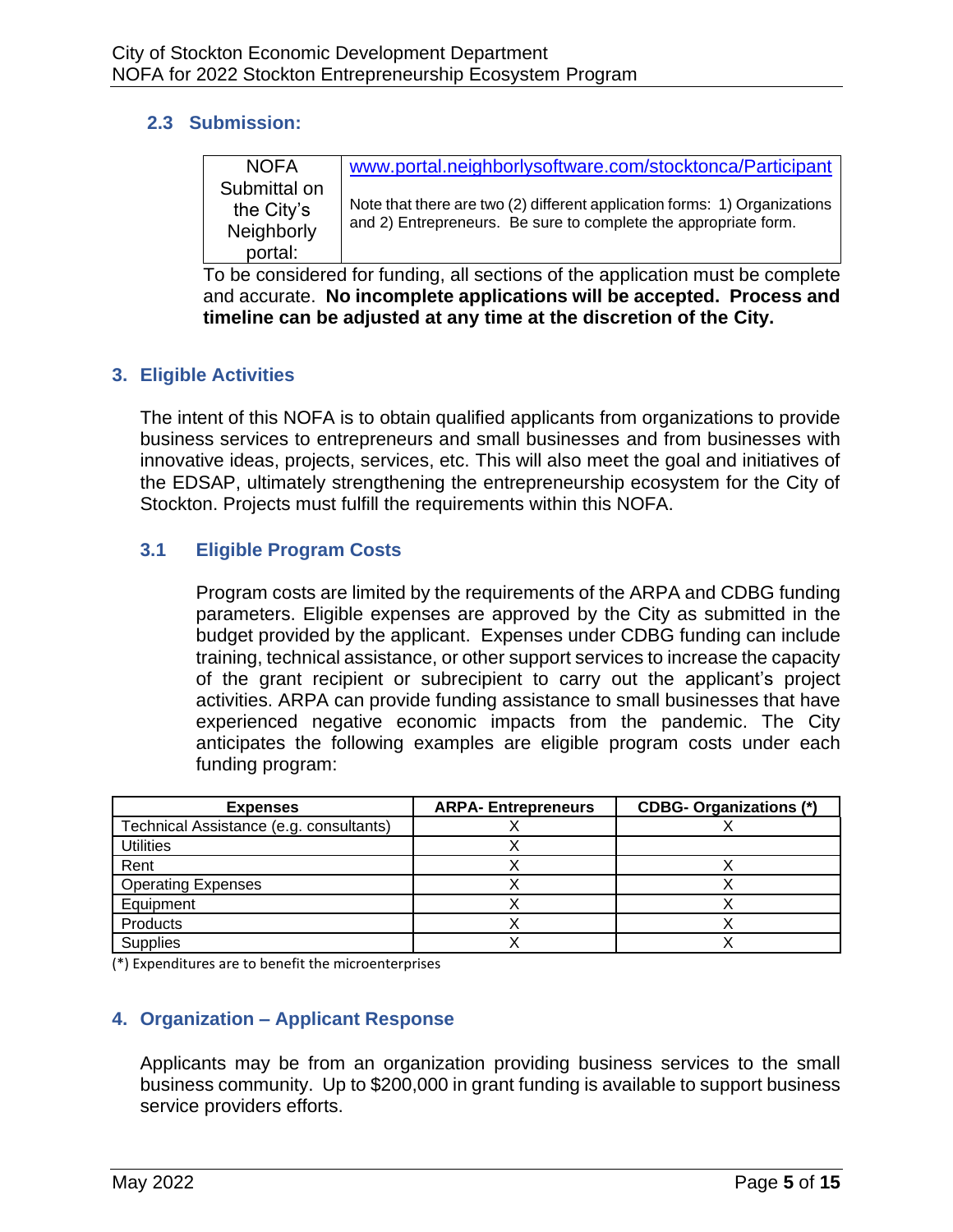### <span id="page-5-0"></span>**4.1 Organization – Areas of Focus**

Organizations applying for grants should provide business services in one or more of the areas listed below:

- Provide business consulting services for entrepreneurs, start-ups, and small businesses at idea and concept stage;
- Provide business services and technical assistance to home-based businesses, entrepreneurs, start-ups, and small businesses;
- Provide outreach and connect eligible home-based businesses, entrepreneurs, start-ups, and small businesses to capital financing;
- Create new or enhance existing business programs for targeted industry clusters; or
- Link workforce development programs with the business community.

Organizations are encouraged to provide some degree of "pitch coaching" to prepare clients for pitch event challenges and other opportunities to obtain capital investment.

### <span id="page-5-1"></span>**4.2 Organization – Project, Proposal, & Scoring**

Applications should present the services each organization proposes to provide to entrepreneurs and small businesses. Pitch coaching services provided by organizations will be weighted when scoring the applications.

#### Organization Scoring Matrix:

| 1.) Project Vision & Implementation: Application content<br>reflective of understanding the Entrepreneurship Grant<br>Program requirements with project approach, vision, and<br>implementation consistent with the objectives of the City<br>of Stockton; pitch coaching services and training provided<br>to the business community available. | 30% |
|--------------------------------------------------------------------------------------------------------------------------------------------------------------------------------------------------------------------------------------------------------------------------------------------------------------------------------------------------|-----|
| 2.) Agency Capacity to Deliver Project & Financial<br>Management: Qualification of the organization, overall<br>experience, partnerships, budget management, and<br>experience with past City funding for expenses on a cost<br>reimbursement basis.                                                                                             | 25% |
| 3.) Analysis of Program Readiness: Feasibility and<br>demonstrated ability to implement projects without delay<br>and in a timely manner.                                                                                                                                                                                                        | 15% |
| 4.) Project Budget: projected program budget is clear and<br>realistic; aligns with grant program requirements.                                                                                                                                                                                                                                  | 15% |
| 5.) CDBG and/or ARPA Requirements: Provides clear<br>explanation or documentation with the ability to meet the<br>funding objectives and guidelines.                                                                                                                                                                                             | 15% |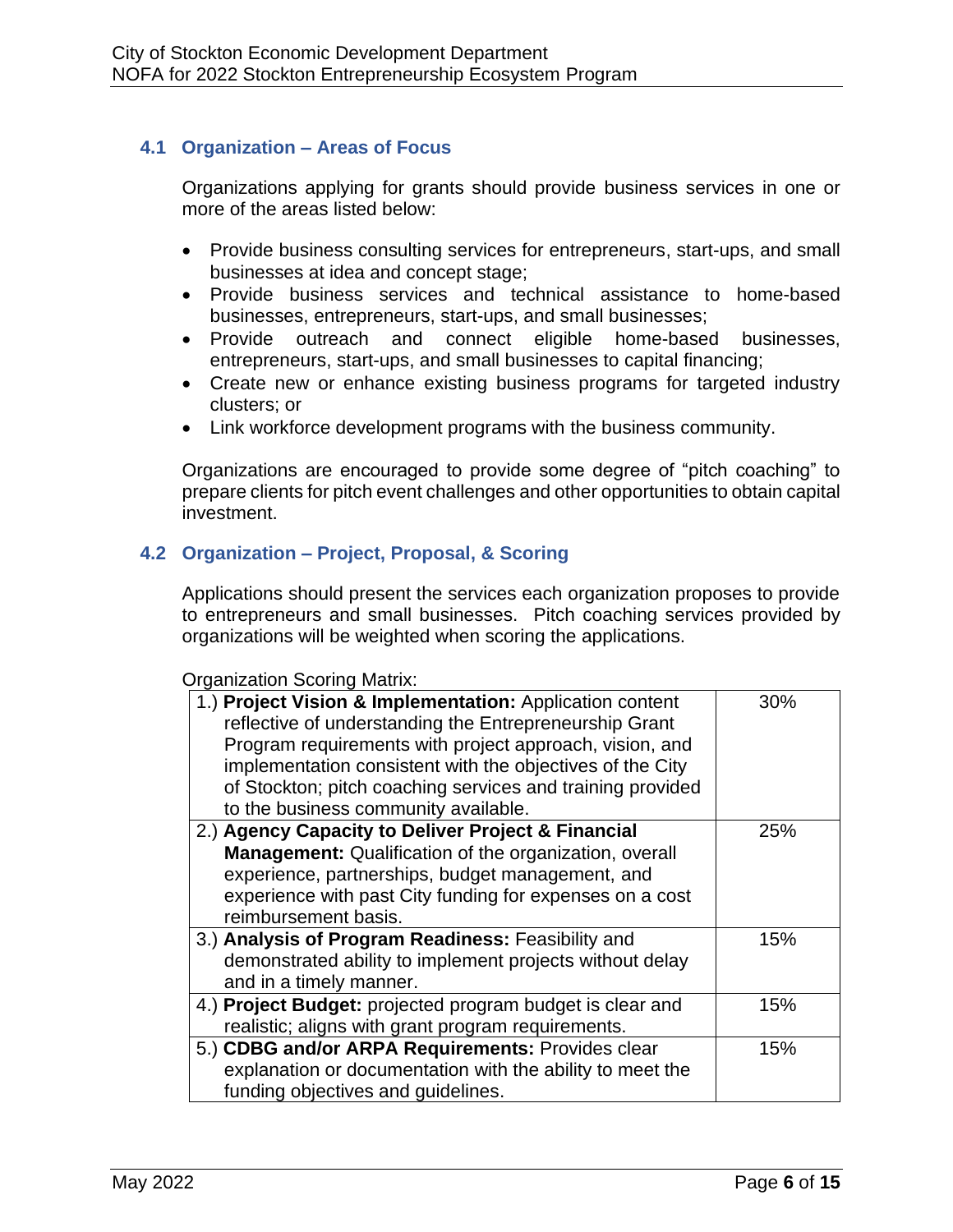### <span id="page-6-0"></span>**4.3 Organization – Eligibility & Required Information**

Organizations that apply for grants to provide business services to entrepreneurs and the business community, must meet the following eligibility criteria:

- Must be a business service provider or organization that provides assistance and support to entrepreneurs, start-up businesses, small businesses, etc.;
- The applicant must have a valid Business License within the Stockton city limits;
- Organizations must provide a Unique Entity Identifier (UEI), this is required to receive federal funding;
- Organizations must be able to meet spending deadlines;
- Organizations that received previous City of Stockton funding from the Entrepreneurship Grant Program must provide information on how the funds were spent; and
- Proposal must meet CDBG guidelines and provide business services to program beneficiaries of low and moderate-income (LMI) and are entrepreneurs, start-ups, and small businesses; self-certification forms are required with reporting.
	- o LMI is defined as individuals with incomes at or below 80% of the area median income for the Stockton area (2021 limits):

| Household<br><b>Size</b> |          |          |          |          |               |          |               | О<br>O٦      |
|--------------------------|----------|----------|----------|----------|---------------|----------|---------------|--------------|
| 80%                      | \$46,350 | \$53,000 | \$59,600 | \$66,200 | \$71<br>1,500 | \$76,800 | \$82,<br>.100 | \$87<br>.400 |

### <span id="page-6-1"></span>**4.4 Organization – Reporting Requirements**

All grant recipients are required to execute a grant agreement. Organizations who receive funding are required to submit quarterly reports as determined by the City. At the completion of the program, a final report is required for submittal, as determined by the City. In addition, self-certification forms must be completed by the organization's sub-recipients and/or individuals served (program beneficiaries) and submitted with the required quarterly reports by the provided deadline. The City will provide a template for each of these reporting requirements.

Grant awards will be distributed on a reimbursement basis. Organizations must submit an invoice with supporting documentation to document how funds were spent in order to receive payment. Organizations must show how budget line items provide a direct benefit to the program beneficiaries.

### <span id="page-6-2"></span>**4.5 Organization – Participation Requirements**

All grant recipients are required to participate in efforts to strengthen the City's entrepreneurial ecosystem. Specifically, grant recipients will be required to do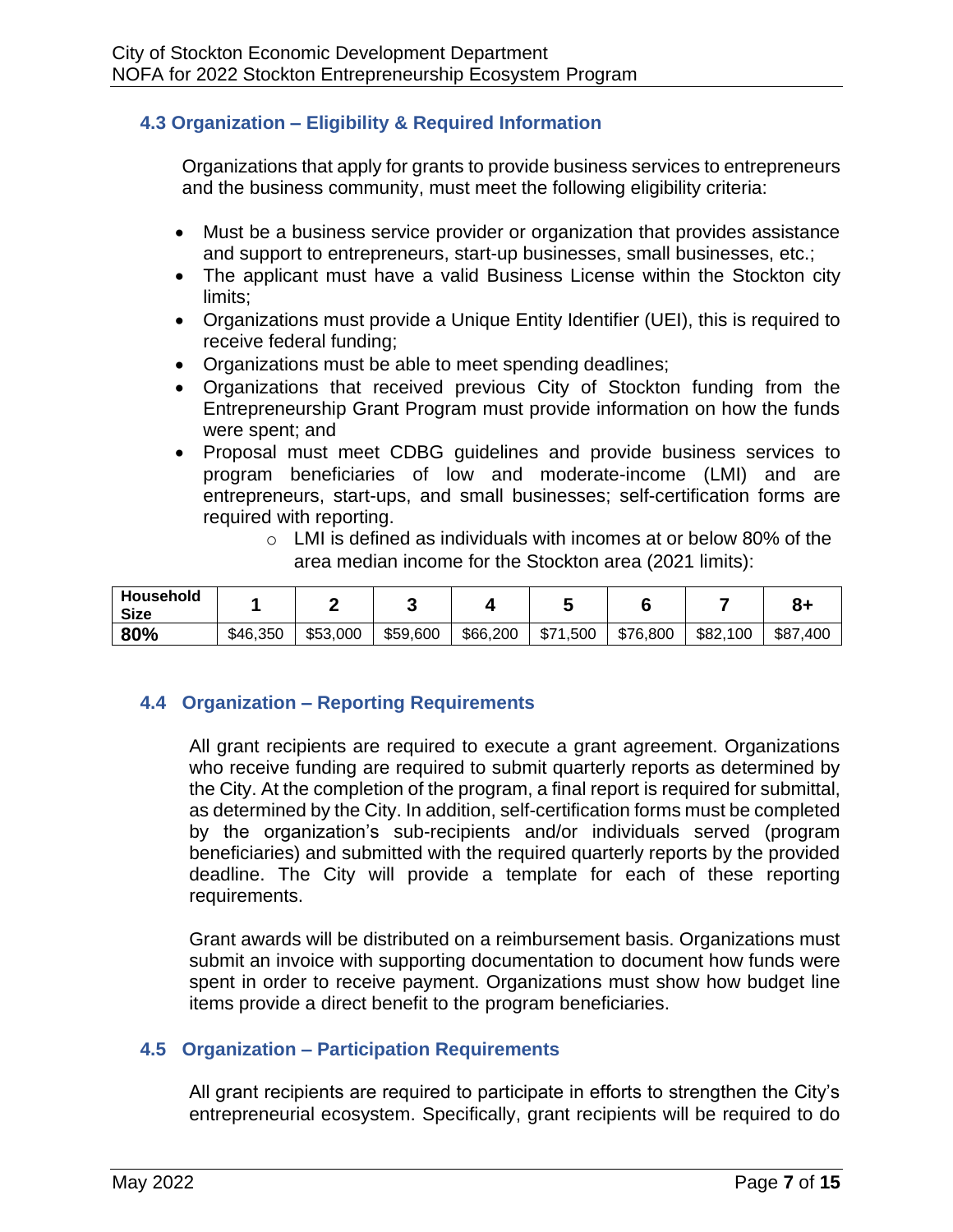the following:

- Provide services or training to entrepreneurs/small businesses also receiving grants through this program;
- Participate in monthly Entrepreneurship Committee meetings; and
- Participate in interviews to share stories of success and photos to promote the program with the City of Stockton or partners.

### <span id="page-7-0"></span>**4.6 Organization – Application Submittal Instructions**

Submit and complete one (1) application for each activity on the City's Neighborly portal. Applications must be submitted online at: [www.portal.neighborlysoftware.com/stocktonca/Participant.](http://www.portal.neighborlysoftware.com/stocktonca/Participant) Note that there are two (2) different application forms: 1) Organizations and 2) Entrepreneurs. Be sure to complete the Organization form.

### **Submit application(s) by Thursday, June 30, 2022, before 5:00 p.m.**

Submit the following items with each application. Incomplete applications will not be considered for funding.

- 1. Project Budget- A copy of the project budget (separate from the operational budget) showing all funding sources and uses. **Identify** specific items that City grant funds would pay for if approved. *A sample budget is included on page 14.*
- 2. Project Description Organizations should provide the project services available or proposed for entrepreneurs, start-ups, and small businesses. This should include all areas of focus listed in above section.
- 3. Previous City Grant Funding Organizations that received previous City of Stockton funding from the Entrepreneurship Grant Program must provide detailed information on how the funds were spent, the timeline in which they were spent, and if the grant was funded in full.
- 4. Operational Budget- A copy of the organization's operational budget for the current fiscal year and proposed budget for the 2022-2023 fiscal year.
- 5. Financial Statements (as applicable)- Please submit:
	- a. For all organizations, a financial report, a compilation report, or the organization's bookkeeping records in the form outlined above (Balance Sheet, etc.), for the most recent year.
- 6. Tax Status- If the organization has a 501©(3) status, submit one of the following verifying documents: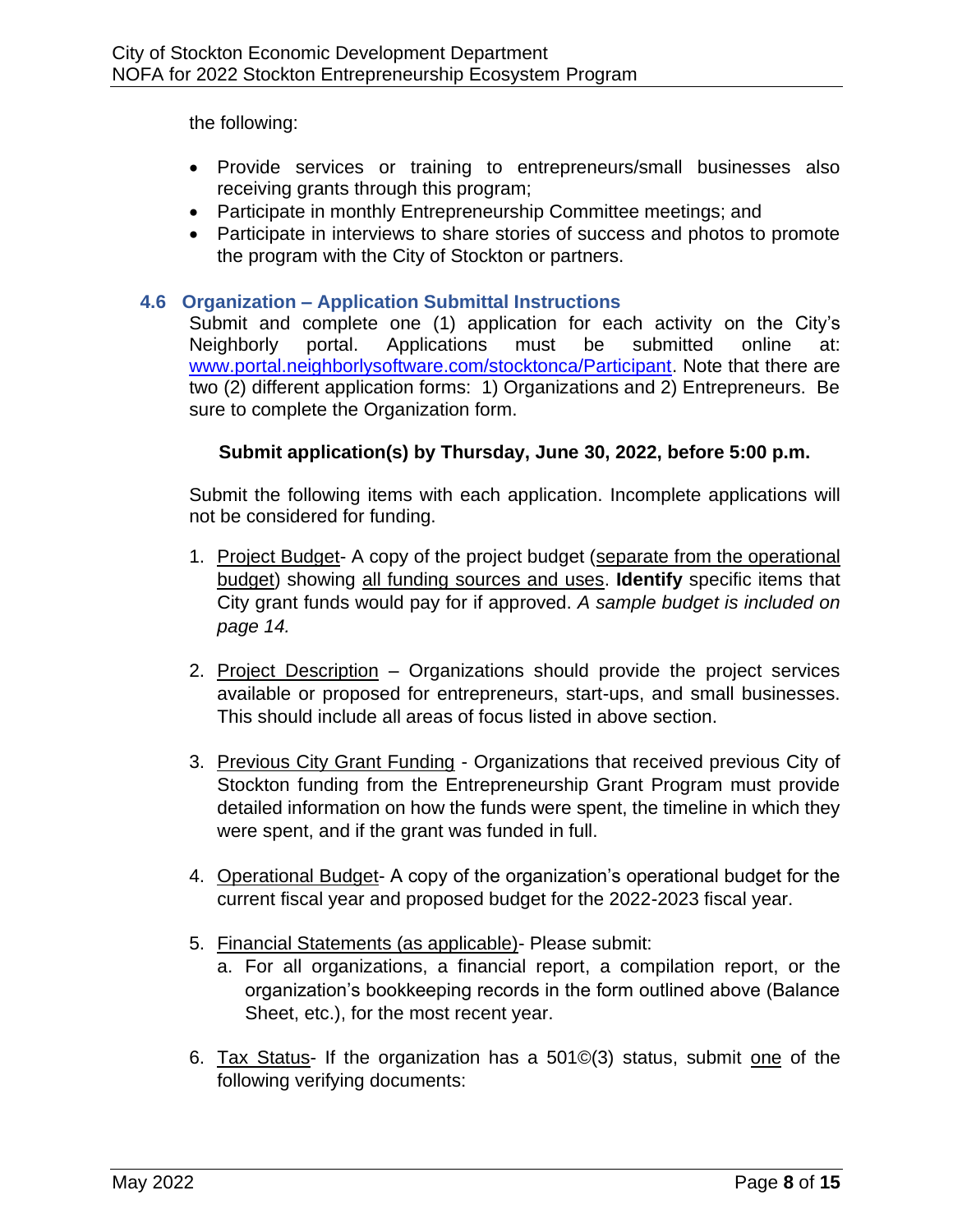- a. A determination letter from the U.S. Internal Revenue Service, confirming 501©(3) status of organization.
- b. A letter from the California State Franchise Tax Board certifying taxexempt status of organization.
- 7. Board of Directors Roster- A current roster of the organization's officers and members of its Board of Directors, which includes their name, the position held, address, telephone number, and current employers.
- 8. Business License/Use Permit/State License (as applicable)- Please provide documentation for all that apply to the organization.
- 9. Organizational Staffing Chart- Provide a staffing chart to clarify who will be responsible for all aspects of the proposed projects.
- 10.Unique Entity Identifier (UEI) A UEI is required for each **organization** that receives federal funding. Individual entrepreneurs are not required to obtain a UEI number. Numbers may be obtained at [www.SAM.gov.](http://www.sam.gov/)

### <span id="page-8-0"></span>**5. Entrepreneurs, Start-ups, & Small Businesses – Applicant Response**

Applicants may be an entrepreneur, start-up, or small business with an innovative project or business concept. Up to \$200,000 in grant funding is available; a maximum of \$10,000 per applicant.

#### <span id="page-8-1"></span>**5.1 Entrepreneurs, Start-ups, & Small Businesses – Areas of Focus**

This program provides funding for entrepreneurs, start-ups, and small businesses with an innovative project or business concept. Entrepreneurs, start-ups, and small businesses applying for investment in their business should fall under following areas of focus:

- Entrepreneurs, start-ups, or small businesses with innovative ideas, products or services to attract investment and create value for the business;
- Entrepreneurs, start-ups, or small businesses that will create or retain jobs; and
- Entrepreneurs, start-ups, or small businesses that can display growth, new or significantly improved products or services with better components or more user-friendly.

Entrepreneurs, start-ups, and small businesses are encouraged to participate in training and coaching related to pitch event challenges.

### <span id="page-8-2"></span>**5.2 Entrepreneurs, Start-ups, & Small Businesses – Project, Proposal &**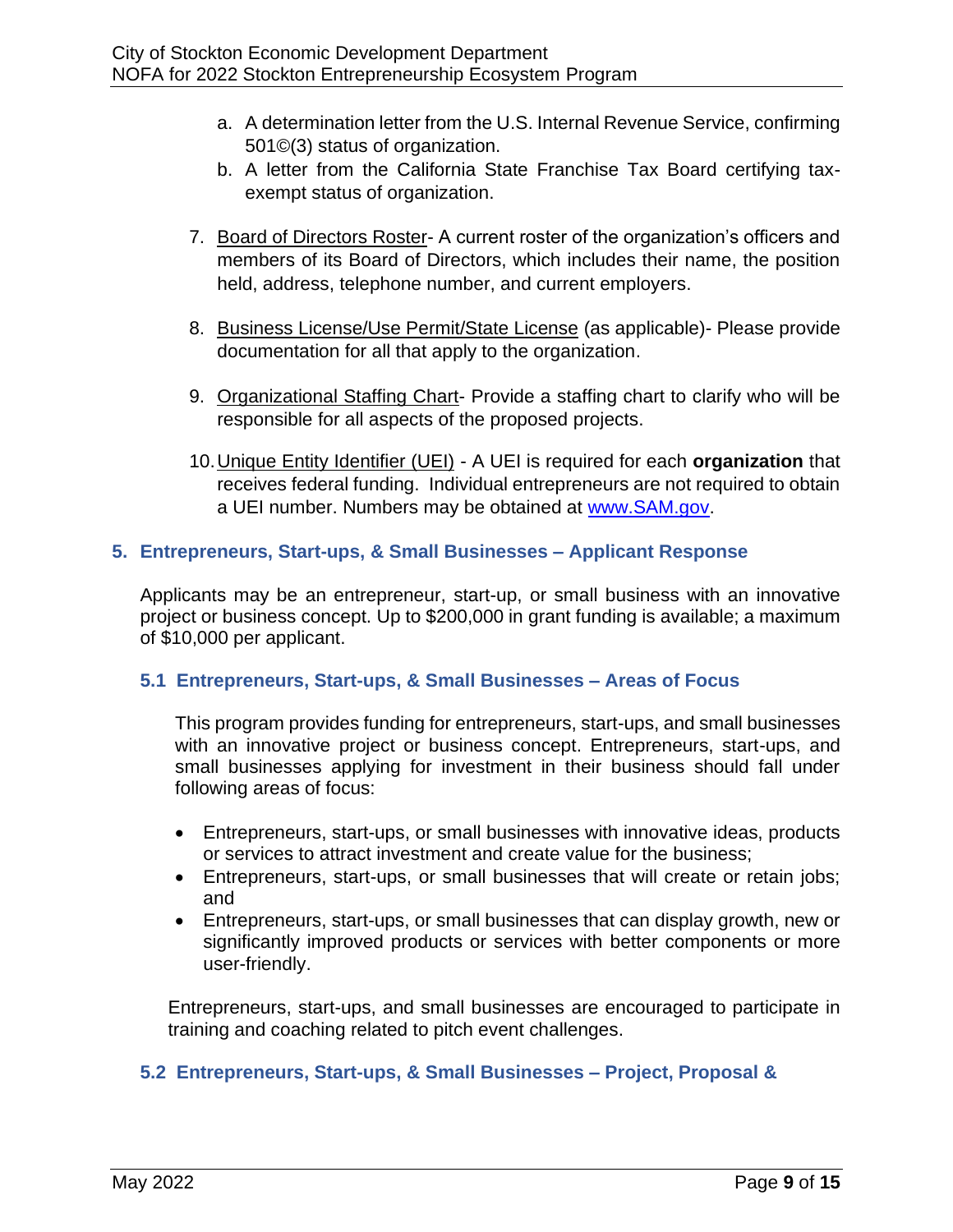#### **Scoring**

Applications should present an innovative project or idea for the business. Proposals can include a project that provides innovational advancements to the business by adding value to an existing product or service, or a project that presents a new idea, process, services, or product. Projects that have leveraged funding are desired and will be weighted when scoring applicants.

Entrepreneurs, Start-ups, & Small Businesses Scoring Matrix:

| 1.) Innovative Project Vision and Implementation: Application<br>content reflective of understanding the Entrepreneurship<br>Grant Program requirements with an innovative project<br>idea/process/product and implementation consistent with the<br>objectives of the City of Stockton. Projects that create unique<br>experiences for neighborhoods, including but not limited to<br>storefront businesses, distinctive products, or services,<br>and/or exceptional community engagement. | 30% |
|----------------------------------------------------------------------------------------------------------------------------------------------------------------------------------------------------------------------------------------------------------------------------------------------------------------------------------------------------------------------------------------------------------------------------------------------------------------------------------------------|-----|
| 2.) Business Capacity to Deliver Project & Financial<br><b>Management:</b> Qualification of the business, overall<br>experience, partnerships, budget management, experience<br>with past City funding for expenses on a cost reimbursement<br>basis.                                                                                                                                                                                                                                        | 25% |
| 3.) Growth & Impact: Feasibility and demonstrated ability for<br>potential growth with this project including growth goals and<br>potential job creation.                                                                                                                                                                                                                                                                                                                                    | 15% |
| 4.) Project Budget: projected program budget is clear and<br>realistic; aligns with grant program requirements. Leveraged<br>financial sources of funding available.                                                                                                                                                                                                                                                                                                                         | 15% |
| 5.) ARPA requirements: Provides clear explanation or<br>documentation to meet funding objectives and guidelines.                                                                                                                                                                                                                                                                                                                                                                             | 15% |

#### <span id="page-9-0"></span>**5.3 Entrepreneurs, Start-ups, & Small Businesses – Eligibility & Required Information**

Applicants must also meet the following eligibility criteria:

- Must be an entrepreneur, start-up, or small business residing and operating in the Stockton city limits;
- Entrepreneur, start-up, or small business must show the potential for growth as well as growth goals; and
- Entrepreneur, start-up, or small business must have a valid Business License within the City of Stockton limits.
- Entrepreneur, start-up, or small business must agree to receive services from organizations that provide business services and are grant recipients;
- Entrepreneur, start-up, or small business must be able to meet spending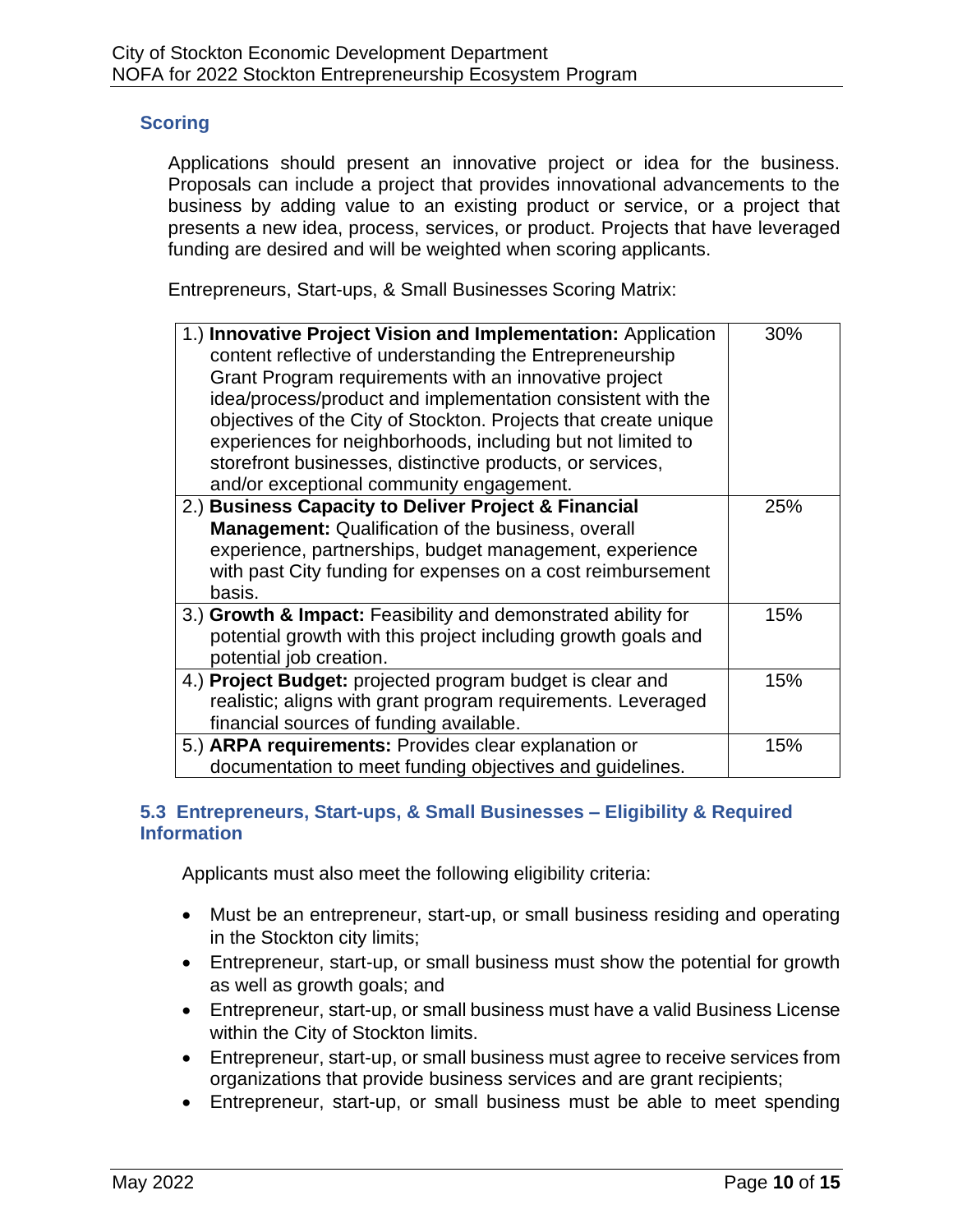deadlines;

- Applicant must provide description of negative economic impact experiences from the pandemic;
- Entrepreneur, start-up, or small business that received previous City of Stockton funding from the Entrepreneurship Grant Program must provide information on how the funds were spent; and

### <span id="page-10-0"></span>**5.4 Entrepreneurs, Start-ups, & Small Businesses – Reporting Requirements**

All grant recipients are required to execute a grant agreement. Grant recipients will be required to submit quarterly reports as determined by the City. At the completion of the program, a final report will be required for submittal, as determined by the City. The City will provide a template for each of these reporting requirements.

Grant awards will be distributed on a reimbursement basis. Recipients must submit an invoice with supporting documentation to show how funds were spent to support the approved project and project budget in order to receive payment.

#### <span id="page-10-1"></span>**5.5 Entrepreneurs, Start-ups, & Small Businesses – Participation Requirements**

All grant recipients are required to participate in efforts to strengthen the City's entrepreneurial ecosystem. Specifically, grant recipients will be required to:

- Participate in interviews to share stories of success and photos to promote the program in the community with the City and partners;
- Participate in monthly Entrepreneurship Committee meetings; and
- Participate in monthly business training from an organization (grant recipient) from this Entrepreneurship Grant program for the duration of the agreement.

### <span id="page-10-2"></span>**5.6 Entrepreneurs, Start-ups, & Small Businesses – Application Submittal Instructions**

Submit and complete one (1) application for each activity. Applications must be submitted on the City's Neighborly portal at: www.portal.neighborlysoftware.com/stocktonca/Participant. Note that there are two (2) different application forms: 1) Organizations and 2) Entrepreneurs. Be sure to complete the Entrepreneurship form.

### **Submit application(s) by Thursday, June 30, 2022, before 5:00 p.m.**

Applications submitted after the deadline will not be accepted. Submit the following items with each application. Incomplete applications will not be considered for funding.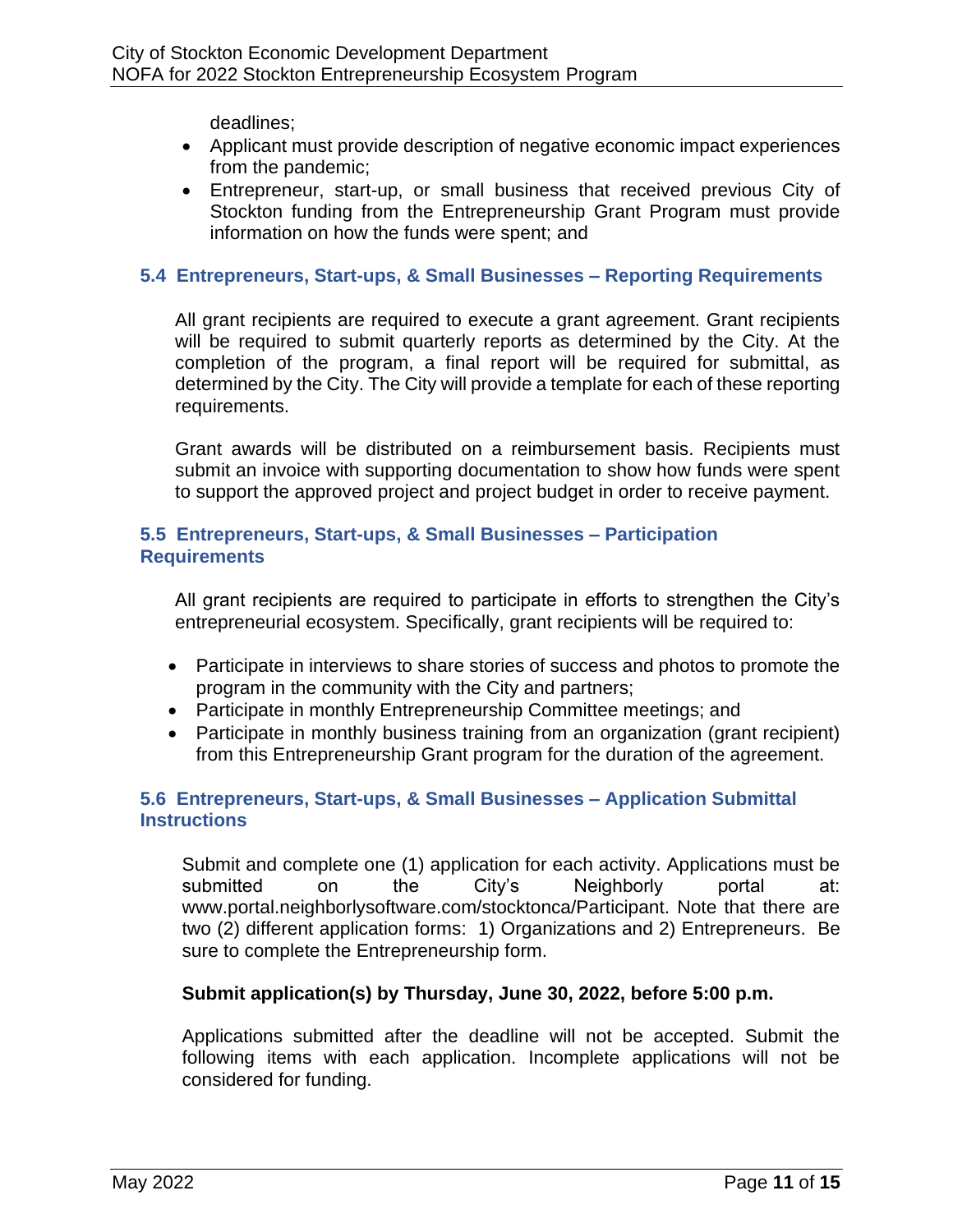- 1. Business Plan- Business plan should include:
	- Description of the business
	- Innovative product or service
	- Market information
	- Advertising
	- Facilities
	- Management and personnel
	- Summary of future plans
- 2. Project Description Applications should provide a detailed description of the innovative project, business concept, service, idea, etc. This description should include all areas of focus listed in above section.
- 3. Resumes- Include the resume of the business owner and any partners who are invested by 30% or more.
- 4. Business License/Use Permit/State License/Partnership Agreements/Fictitious Business Name (as applicable) – The City of Stockton business license number is a requirement to apply for funds. Without a valid business license applications will be ineligible. Please provide other forms of business documentation as applicable.
- 5. Profit and Loss Statement- for the most recent year of the business.
- 6. Business Financial Statement Balance sheet or cash flow for the most recent year of the business.
- 7. Project Budget- Separate from Business Financial Statement. This budget will show all funding sources and uses including line items for categories and expenses where applicable. Identify and describe in detail specific items the City funds would pay for if approved.

#### <span id="page-11-0"></span>**6. Selection Criteria and Evaluation**

#### <span id="page-11-1"></span>**6.1 Application Review Process**

Economic Development Department staff will perform a review of the applications for completeness, eligibility, and feasibility. If the application is incomplete or ineligible, it will not be considered for further review and/or funding.

Complete applications will be reviewed by a selection committee comprised of business/community representatives and the City of Stockton. The committee will review eligible applications and score them based on the scoring matrix for items such as content, implementation, capacity, budget, guideline requirements, feasibility, etc.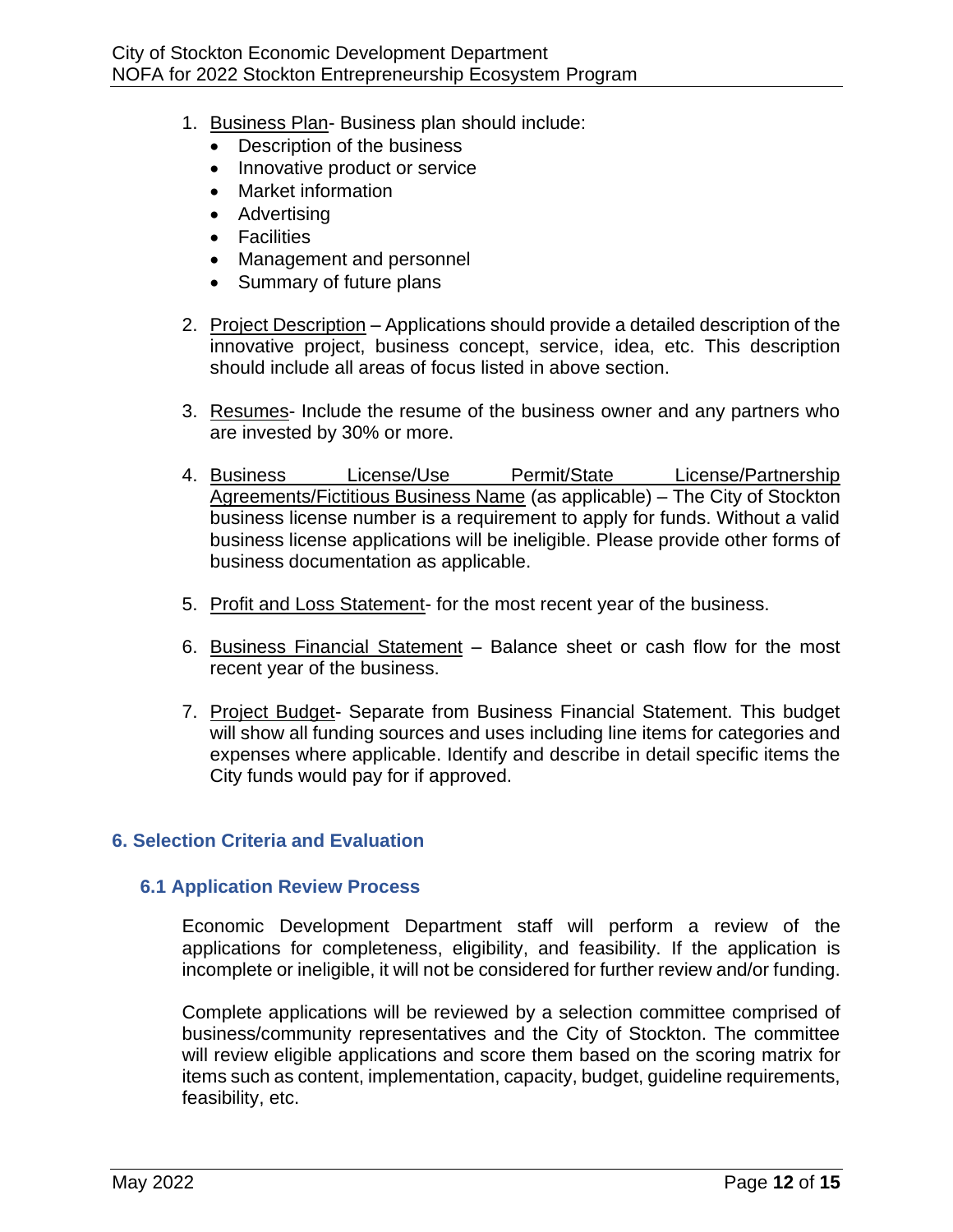Only applications scored in the top percentile will be considered for funding. When committee recommendations are approved by the City, all applicants will be notified through the application portal and via email.

#### <span id="page-12-0"></span>**6.2 Other Information**

Applying does not guarantee funding. The City reserves the right, at its sole discretion, to suspend, amend, or modify the provisions of this application process. If such an action occurs, the City will notify all interested parties. Applications received by the City will not be returned.

#### Applications **must be received by 5:00 p.m., June 30, 2022.**

Submit and complete one (1) application for each activity. Applications are accessible online at [www.portal.neighborlysoftware.com/stocktonca/Participant.](http://www.portal.neighborlysoftware.com/stocktonca/Participant) Note that there are two (2) different application forms: 1) Organizations and 2) Entrepreneurs. Be sure to complete the appropriate form. For program information or application assistance, contact City of Stockton – Economic Development Department at (209) 937-8539 or you may e-mail [economic.development@stocktonca.gov.](mailto:economic.development@stocktonca.gov)

#### <span id="page-12-2"></span><span id="page-12-1"></span>**7 Additional Considerations**

#### **7.1Supportive Resources**

#### Helpful Hints

The following may help your application be more competitive. Please remember submitting an application does **not** guarantee funding. City reserves the right not to fund applications.

Answer all questions completely. Include as much information as possible (such as cost estimates and accomplishments to date).

#### **Submit the application before the deadline.**

**Davis-Bacon.** Please note all federally funded construction projects are subject to Davis Bacon prevailing wage requirements. For further information about Davis Bacon wages call (209) 937-8359. This is for construction projects only.

**Leveraging funds.** Budgets should reflect all sources of leveraged financial sources of funds. The availability of other resources in the community is foremost in the City's mind when evaluating applications. We suggest applicants be aware of and pursue other larger funding resources, if/when applicable.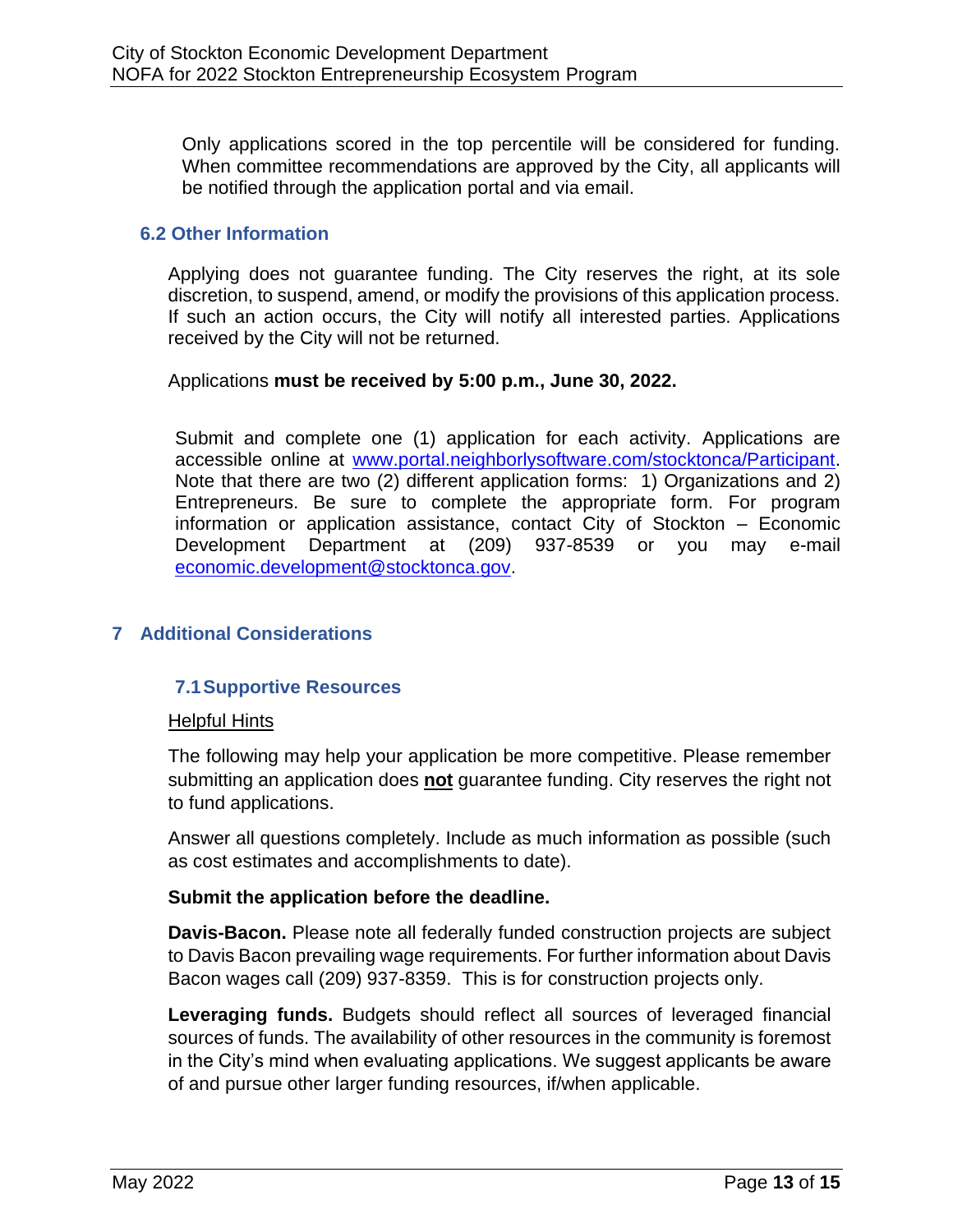**Funds must be used by deadline.** Given the federal timeline requirements for the use of funds, the City will only recommend funding projects that are ready to begin operations and can demonstrate they can complete the project within in the time span of the grant agreement.

**Payments against allocated funds.** Funding is administered on a reimbursement basis for Organizations and Entrepreneurs. Any costs incurred before the execution of contractual agreements with the City of Stockton cannot be paid per federal regulations.

**Attachments.** Remember to include all the required attachments (financial statements/budgets, rosters, tax status, etc.).

**Letters.** Letters of recommendation or endorsement are not required.

**Unique Entity Identifier (UEI).** A UEI is required for each organization that receives federal funding. Individual entrepreneurs are not required to obtain a UEI number. Numbers may be obtained at [www.SAM.gov](http://www.sam.gov/) .

## <span id="page-13-0"></span>**8. Sample Project Budgets**

### **8.1Organizations - Sample Budget**

<span id="page-13-1"></span>

|                                                                                            | <b>City CDBG</b> | Other Sources/<br><b>Fundraising</b> | <b>Total</b> |
|--------------------------------------------------------------------------------------------|------------------|--------------------------------------|--------------|
| <b>Proposed Project/ Program</b><br>(ex: consultant/instructor fees,<br>professional fees) | \$10,000         | \$15,000                             | \$25,000     |
| 12 mos. Utilities                                                                          | \$2,000          | \$3,000                              | \$5,000      |
| 12 mos. Rent                                                                               | \$5,000          | \$2,000                              | \$7,000      |
| <b>Operating Expenses</b><br>(ex: marketing, advertising, printing,<br>supplies)           |                  | \$25,000                             | \$25,000     |
| <b>Total</b>                                                                               | \$17,000         | \$45,000                             | \$62,000     |